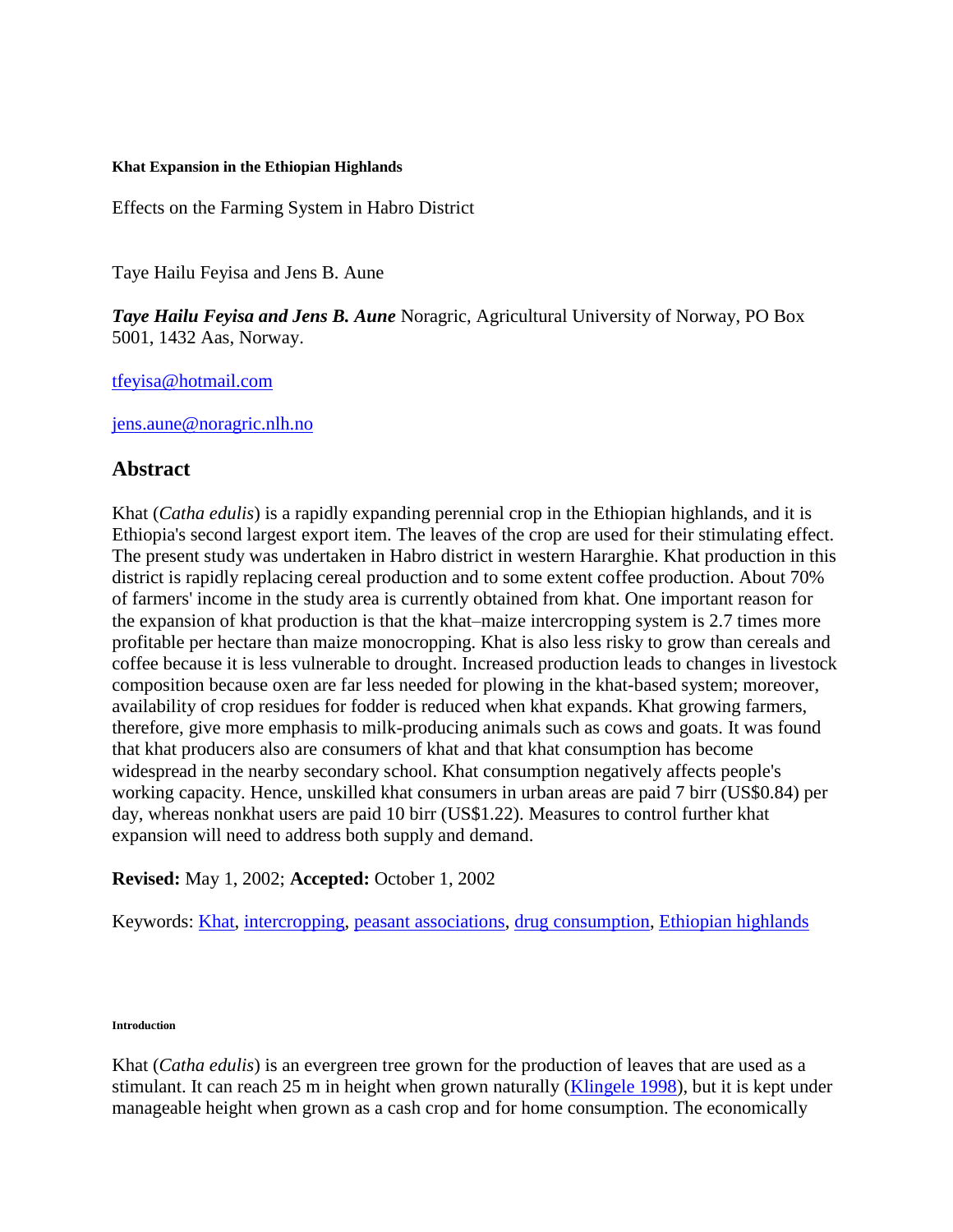important products are its young leaves and tender twigs, which are chewed for their stimulating effect. Major areas of production and consumption are East Africa, southwest Arabia, and Madagascar [\(Pantelis et al 1989\)](javascript:void(0);). Khat grows on well-drained soil under broad climatic conditions and tolerates drought for several months. In Ethiopia, khat performs well in the middle altitudes between 1500 and 2100 m. Unlike coffee or cereals, khat has no definite harvest time [\(Klingele 1998\)](javascript:void(0);).

Khat is chewed for a stimulating effect that is similar to that of amphetamine. Fresh khat contains cathinone, which is listed as a Schedule I drug in the United States, in the same group as heroin and cocaine [\(Brooks 1997; DEA 2002\)](javascript:void(0);). During maturation and decomposition of khat, cathinone is converted to cathine, a Schedule IV drug (legal). The habit of khat consumption is a deeply rooted social and cultural tradition in Yemen, Ethiopia, Somalia, and Djibouti [\(Getachew](javascript:void(0);)  [1996; Klingele 1998\)](javascript:void(0);). Khat consumption can produce alleviation of fatigue, promote excitation, increase confidence, and suppress sleep and hunger [\(Nasrulla 2000; Al-Kamel 2001\)](javascript:void(0);). Like coffee and other beverages, khat plays an important role in the social life of people in most parts of Ethiopia in general and the Somali region in particular. A survey of 3200 respondents across Ethiopia showed that the use of khat has become popular among all segments of the population and in all parts of Ethiopia [\(Selassie and Gebre 1996\)](javascript:void(0);). It plays a dominant role in celebrations, marriages, and business and political meetings. The use of khat was previously limited to producing areas, but has since spread to other parts of the country and beyond. Khat is now airfreighted and available in Europe, Canada, and the United States, following the migration routes of immigrants from East Africa and southern Arabia [\(Bali 1997\)](javascript:void(0);). However, it is illegal to import khat into the United States and much of Europe [\(Brooks 1997\)](javascript:void(0);).

The present article aims to show how khat expansion affects the overall farming system in Hararghie (eastern Ethiopia) and to highlight the economic and social effects of khat production and consumption. The study was conducted in Habro district (7°55′–9°33′N latitude and 40°01′– 41°39′E longitude), an important khat producing area in Ethiopia [\(Figure 1\)](http://www.bioone.org/action/showFullPopup?doi=10.1659%2F0276-4741%282003%29023%5B0185%3AKEITEH%5D2.0.CO%3B2&id=i0276-4741-23-2-185-f01). Habro has 148,530 inhabitants with a population density of 204.4 persons per  $km^2$ . The average annual rainfall ranges from 900 to 1200 mm.

Six Peasant Associations (PAs) in Habro district were identified as major khat-producing PAs, from which Malkaa and Ifa PA were randomly selected. In each of these 2 PAs, 30 households were randomly selected on the basis of a list of households. A survey of khat consumption was also undertaken among 439 students in the Gelemso secondary school. Qualitative data were collected from informal interviews with khat farmers, traders and users, and with district agriculture development staff.

#### **Expansion of khat production in Ethiopia and Hararghie**

Ethiopia is the world's largest producer of khat, which is the country's fastest growing export. About a third of the production is exported to Djibouti and Somalia, but the bulk of it is marketed and consumed within the country, mostly in the Somali administrative region [\(Green](javascript:void(0);)  [1999\)](javascript:void(0);). In 1998–1999, khat accounted for 13.4% of Ethiopia's export earnings and was the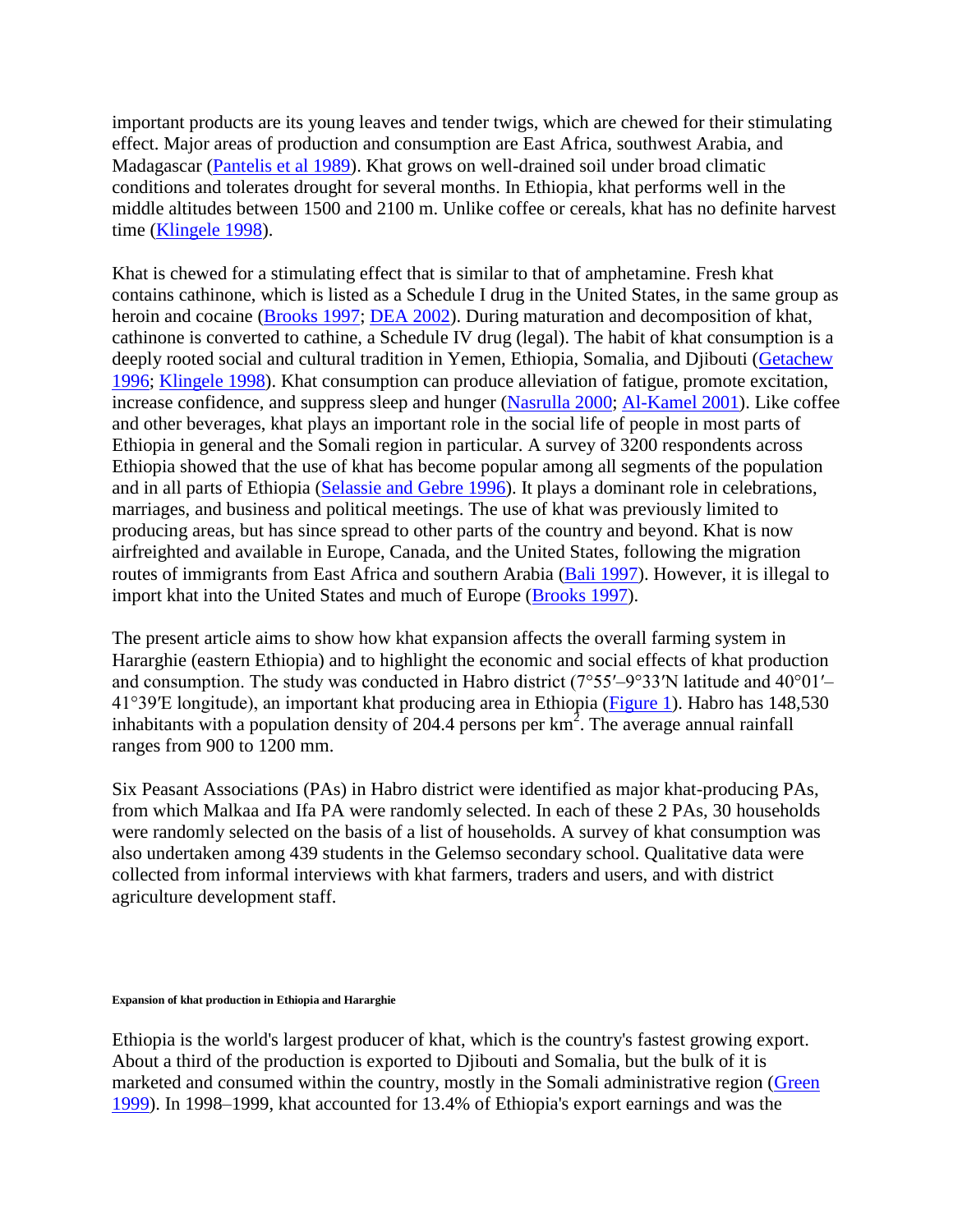country's second largest export item that year [\(US Department of Commerce 2000\)](javascript:void(0);). Although national data are lacking, the Ethiopian government collects huge revenues from the export taxation of khat. According to the west Hararghie finance office, export khat is taxed at 6 birr/kg, whereas khat consumed locally is taxed at 3 birr/kg. This level of export tax was also confirmed in a study by the [US Embassy \(2001\).](javascript:void(0);) The price of khat fluctuates seasonally according to the quality and amount supplied. Khat exporters state that the farm gate price of export quality khat to Djibouti is 8–30 birr (US\$0.97–3.62) per kg, whereas that supplied to Jijiga is 3–7 birr (US\$0.36–0.85) per kg. The price of khat is higher in the dry periods than during the rainy season, from April to September, when the supply is abundant.

The government of Ethiopia neither encourages the cultivation of khat in any form nor takes any action against its cultivation, trade, and use. Currently, khat takes up 94,330 hectares of land nationwide, about one third of the area that is under coffee [\(Central Statistical Authority 2000\)](javascript:void(0);). The bulk of the khat produced for export and for the domestic market is produced in Hararghie.

Studies in Hararghie [\(Getachew 1996\)](javascript:void(0);) show that the production of khat from the end of the 19th century until the 1940s focused on satisfying local demand. Traditionally, khat was used by Muslims during prayers and other religious activities such as reading of the Koran.

According to the farmers, the oldest khat plantation in the households surveyed was planted in the 1920s, indicating that its use has a long tradition in Hararghie. However, khat cultivation as a cash crop began earlier in eastern Hararghie than in western Hararghie as a result of access to transportation and wider market opportunities. Cultivation as a cash crop in western Hararghie (particularly in Habro) began in the 1970s, according to the farmers.

Khat production has expanded since 1970 in the area surveyed. Khat was only cultivated on about 5 hectares of the land of the farmers surveyed before 1970, whereas today it is cultivated on 34 hectares of this land. In the period 1980–1990, about 70% of the farmers were cultivating khat, whereas today all the farmers surveyed are cultivating it. Currently very few farmers in the study area are nonkhat growers. Normally khat cuttings are first planted around the homestead and expand from there to the rest of the farmland. Khat occupies 55% of cultivated land in the 2 areas surveyed. Khat is mainly intercropped either with maize or sorghum [\(Figure 2\)](http://www.bioone.org/action/showFullPopup?doi=10.1659%2F0276-4741%282003%29023%5B0185%3AKEITEH%5D2.0.CO%3B2&id=i0276-4741-23-2-185-f02).

#### **Reasons for expansion of khat production**

Both socioeconomic and agroecological reasons have contributed to khat expansion. The driving forces have probably been increased market opportunities and favorable prices. Production is mainly located close to the road network and on farms with irrigation facilities.

The profitability of khat production is considered by 78% of the farmers as the primary reason for the expansion of khat planting in the area  $(Table 1)$ . The average income (59 farmers) from the intercropping system of khat and maize is 3465 birr/ha, of which khat accounts for 80%. Income from maize monocropping is only 1306 birr/ha. The income from the intercropping system is therefore 2.7 times higher than from the monocropping system. The high profitability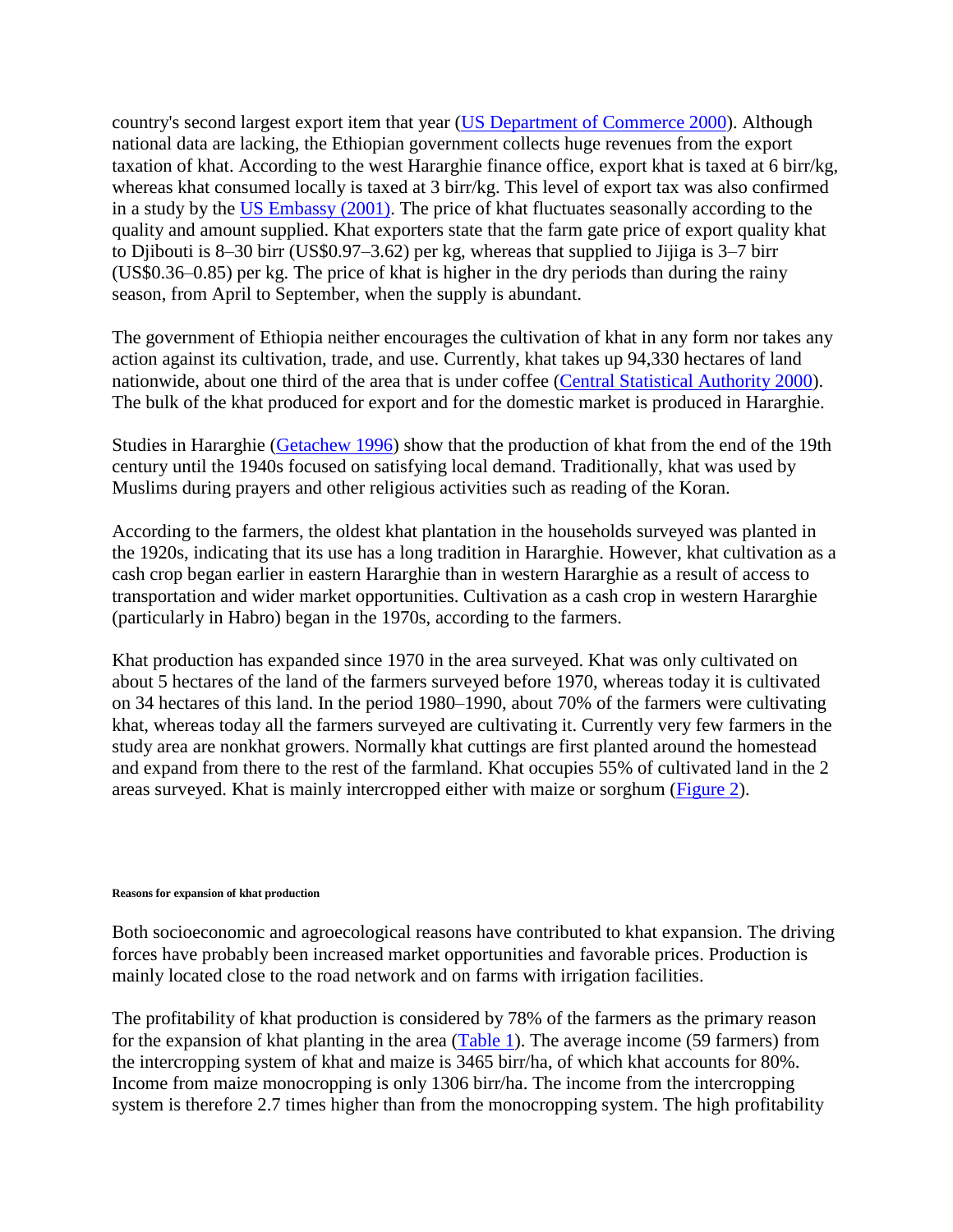of khat has also motivated farmers to hire labor for khat production. Another study in eastern Ethiopia found that particularly young farmers with small farms expand khat production [\(Stage](javascript:void(0);)  [and Rekve 1998\)](javascript:void(0);). Other factors contributing to expansion include low risk and low labor inputs compared with cereal crops. Ownership of khat plots is also considered important when a man proposes marriage to a woman.

Decrease in the productivity of the land is the second most important reason why farmers expand khat production. Production has expanded particularly at the expense of annual cropping (maize, sorghum), but land under coffee has also been reduced. The major agroecological constraint of annual crops and coffee is drought, and khat serves as a good substitute for these crops because it is less vulnerable to drought. Other agroecological factors that have triggered the change from annual crops to khat, according to farmers, are lack of oxen for plowing, soil erosion, weed infestation, and the prevalence of pests and diseases. Lack of oxen was an important production constraint in the past because oxen were needed to plow the land in the cereal production system. Oxen are needed much less in the khat-based system because tillage is mainly done by hoeing. Farmers also lack the financial resources to purchase fertilizers necessary for growing cereals.

The planting of khat is also considered by farmers in the area as a way to ensure land entitlement because annual cropland is more affected by land redistribution than land under perennial crops. Khat producers can also more readily gain access to labor because they can offer khat to the workers. Credit is also more easily available for khat growers.

#### **The effect of khat expansion on the farming system**

As stated above, the expansion of khat production in the study area has been at the expense of annual cropland in particular [\(Figure 3\)](http://www.bioone.org/action/showFullPopup?doi=10.1659%2F0276-4741%282003%29023%5B0185%3AKEITEH%5D2.0.CO%3B2&id=i0276-4741-23-2-185-f03). The area under coffee has changed much less. Khat occupies 55% of the cultivated area in the 2 PAs surveyed. Intercropping of khat with maize, and to some extent with sorghum, is practiced on 72% of the area under khat while a pure stand of khat is cultivated on the rest of the khat-producing area. The khat plant takes up the largest share of the land in the intercropping system, and the average maize yield when intercropped with khat is 775 kg/ha, whereas the average maize yield in monocropping is 1451 kg/ha. Even though khat suppresses the yield of maize, the intercropping system still accounts for 66% of cereal production in the area.

The expansion of khat production has also led to important changes in livestock composition. The reason for this change is that oxen are needed much less for plowing in the khat-based system. Availability of crop residues for fodder has also been reduced because khat occupies the larger share of the land. Fodder trees like *Erythrina abyssinica*, *Sesbania sesban*, and *Leucaena leucocephala* are also removed in khat fields. As a result of these changes, farmers have reduced the number of oxen in the households surveyed from 1.13 per household in 1985 to 0.71 in 2000. The number of cows per household has remained fairly constant, but there was a slight decrease from 1.05 in 1985 to 0.97 in 2000. The number of goats, on the other hand, increased from 0.56 in 1985 to 0.97 in 2000. Farmers are inclined to maintain or increase milk-producing animals such as cows and goats. Goats fit well into the current farming system because they are less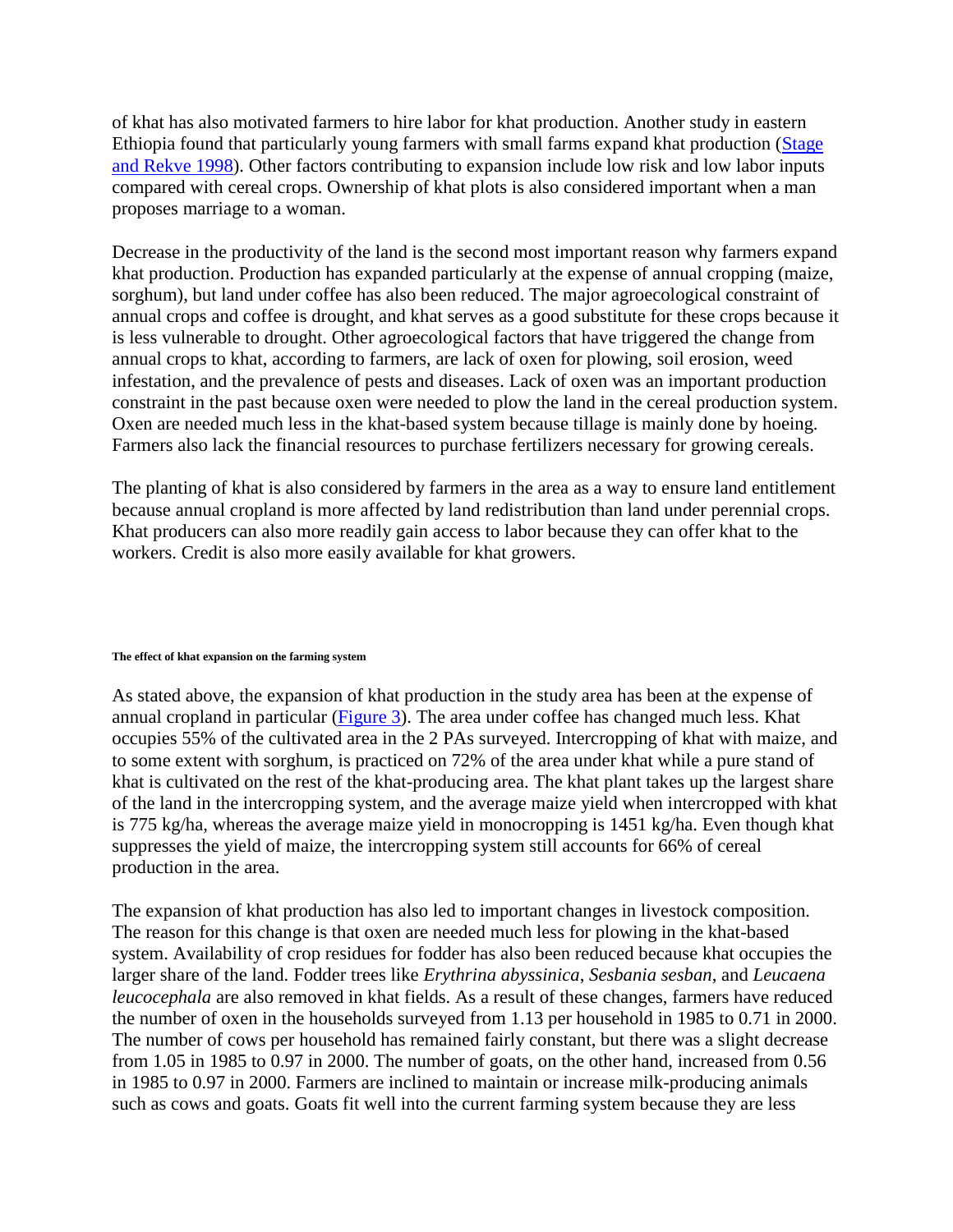dependent on crop residues for feed, and they are relatively small animals with low fodder requirements.

The labor requirements for maize production are 50% lower in the khat intercropping system than in cereal monocropping. The reason is that agronomic operations in the intercropping system are undertaken for the purpose of growing khat, and the maize yield is an additional benefit.

#### **Socioeconomic and social effects of the expansion of khat production**

Khat production has become the major source of income in the district. The average annual household income from khat production is 1209 birr, which constitutes approximately 70% of a farmer's income. A consequence of khat expansion is that farmers need to buy cereals to meet their food requirements. The total average expenditure on food purchase per family is 490 birr/year. Each family has an average of 6.3 members.

Data from the present study do not allow the conclusion that khat growers in the district are better off than nonkhat growers, but the general impression is that khat growers have better houses, wear better clothes, have better household equipment, and are in a better position to send their children to school. However, khat production has not solved the problem of food security in the district. The households' own production of food crops lasts an average of 7.3 months, whereas if purchased food is taken into consideration, households have enough food for 10.7 months. The survey showed that 51% of the households have enough food throughout the year.

Khat consumption negatively affects the working capacity of people because khat consumers show up late for work, take frequent rests, spend time chewing khat, and are generally more careless. This is also the reason why khat consumers are paid less than nonkhat users. Unskilled khat consumers in urban centers are paid 7 birr per day, whereas unskilled nonkhat users (migrants from Amhara) are paid 10 birr per day. Khat consumption is widespread among both males and females. All the male heads of the surveyed households consume khat, and 81% of the population above 15 years of age in the surveyed households uses khat. In the nearby secondary school (Gelemso), the survey showed that 88% of the female students and 96% of the male students use khat.

The consumption of khat has serious social consequences, and consumers spend a high portion of their income to purchase khat. Khat consumption is known to induce mild euphoria and excitement. Individuals become very talkative under the influence of the drug and may appear to be unrealistic and emotionally unstable [\(DEA 2001\)](javascript:void(0);). Khat can also induce manic behavior and hyperactivity. From Somalia, it is reported that khat consumption promotes different types of criminal activities [\(Elmi et al 1987\)](javascript:void(0);). However, there are also positive effects of khat production. In addition to income generation for farmers, employment is created in transport and trade concerned with khat [\(Figure 4\)](http://www.bioone.org/action/showFullPopup?doi=10.1659%2F0276-4741%282003%29023%5B0185%3AKEITEH%5D2.0.CO%3B2&id=i0276-4741-23-2-185-f04).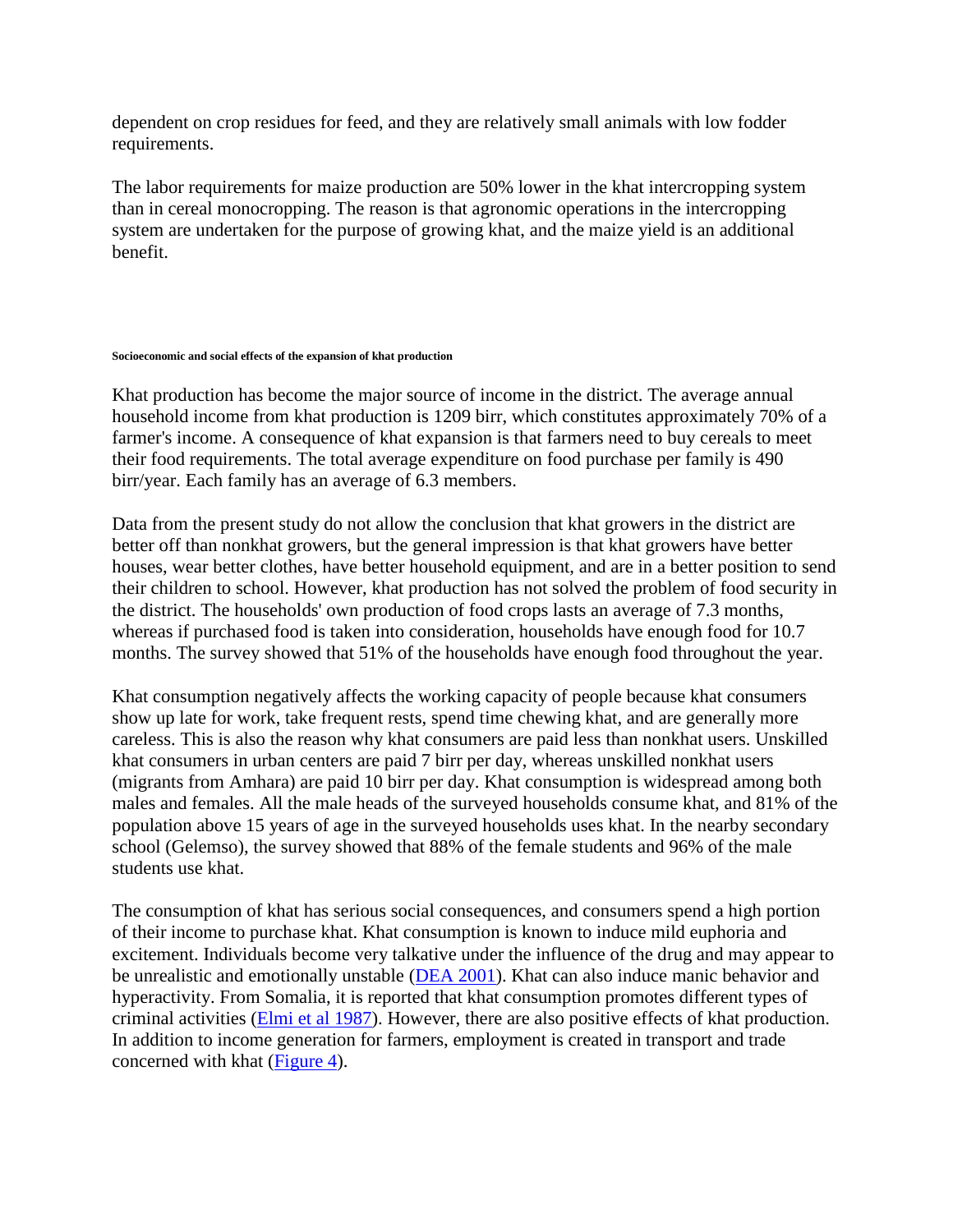#### **Conclusions**

Khat production is expanding rapidly in Hararghie, particularly at the expense of cereal crops. The reason for the expansion of khat production is that the profitability is 2.7 times higher than that for cereal production. Khat production is currently generating 70% of farmers' income. As a consequence of khat expansion, there is also less need for oxen for plowing. Hence, farmers reduce the number of oxen they have and increase the number of goats. It was also found that khat producers become users of khat and that khat consumption is widespread among both male and female students in the nearby secondary school.

The expansion of khat production in Ethiopia should be closely observed because further khat expansion harbors considerable social and economic risks. First, there is a risk to the Ethiopian economy because its export earnings have, to some extent, become dependent on exporting a product that is banned in many countries. There is also a risk that if the khat market collapses because of overproduction, or if the production of khat fails for a year, a major famine in khatproducing areas could develop. Finally, the increased use of khat is worrisome, particularly among the younger generation.

It is difficult to find alternatives to khat production in Ethiopia because farmers have few alternative sources of income with similar profitability. Measures to control khat will have to address both supply and demand [\(Selassie and Gebre 1996\)](javascript:void(0);). Supply can be reduced by increasing taxation of khat, developing alternative sources of income for farmers, and improving land security. The demand for khat can be curbed by education and awareness programs about khat consumption and its negative consequences. The United Nations Office for Drug Control and Crime Prevention emphasizes the involvement of community-based organizations in mobilizing local populations against drug production and consumption [\(ODCCP 2001\)](javascript:void(0);).

## **REFERENCES**

Al-Kamel, M. 2001. *Khat Plant*. Cairo, Egypt: Ain-Shams Faculty of Medicine. Available at: [www.geocities.com/forceps1974/khat.html;](http://www.geocities.com/forceps1974/khat.html) accessed 27 Feb 2003.

Bali, M. 1997. Chewing khat: Reflection on the Somali male food and social life. *Maroodi Jeex, Somaliland Alternative Newsletter 6*. Available at: [www.anaserve.com/~mbali/chaat.htm;](http://www.anaserve.com/~mbali/chaat.htm) accessed 25 Apr 2001.

Brooks, M. 1997. *Trade in Africa. TED Case Studies. Qat Trade in Africa*. Available at: [gurukul.ucc.american.edu/ted/QAT.HTM;](http://gurukul.ucc.american.edu/ted/QAT.HTM) accessed 2 May 2001.

Central Statistical Authority 2000. *Statistical Abstract 1999*. Addis Ababa, Ethiopia: Central Statistical Authority.

[DEA] US Drug Enforcement Administration 2001. *Drugs and Chemicals of Concern. Khat, Quat, Tschat, Mirra (Cathinone, Cathine)*. Available at:

[www.deadiversion.usdoj.gov:80/drugs\\_concern/khat/summary.htm;](http://www.deadiversion.usdoj.gov/drugs_concern/khat/summary.htm) accessed 27 Feb 2003.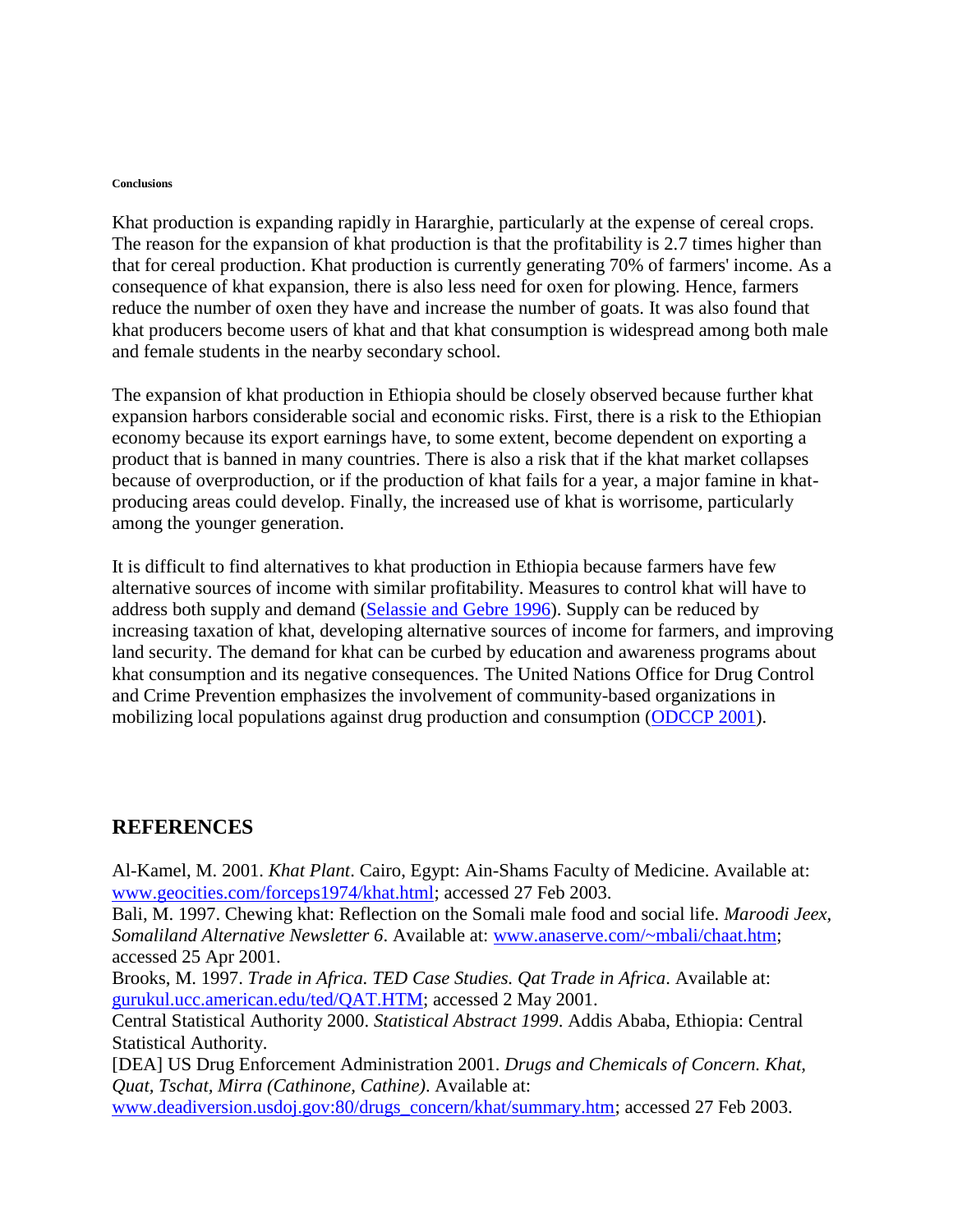[DEA] US Drug Enforcement Administration 2002. *Drug Intelligence Brief. Khat June 2002*. Available at: [www.usdoj.gov:80/dea/pubs/intel/02032/02032p.html;](http://www.usdoj.gov/dea/pubs/intel/02032/02032p.html) accessed 27 Feb 2003.

Elmi, A. S., Y. H. Ahmed, and M. S. Samatar. 1987. *Experience in the Control of Khat-Chewing in Somalia*. Available at: [www.odccp.org/odccp/bulletin/bulletin\\_1987-01-01\\_2\\_page006.html;](http://www.odccp.org/odccp/bulletin/bulletin_1987-01-01_2_page006.html) accessed 27 Feb 2003.

Getachew, M. 1996. *The Cultivation of and Use of Khat Among the Oromo of Harar with Particular Reference to Haromaya Woreda*. Addis Ababa, Ethiopia: Addis Ababa University. Green, R. H. 1999. Khat and the realities of Somalis. Review of African Political Economy 79:33–49. [CrossRef,](http://www.bioone.org/servlet/linkout?suffix=i0276-4741-23-2-185-Green1&dbid=16&doi=10.1659%2F0276-4741%282003%29023%5B0185%3AKEITEH%5D2.0.CO%3B2&key=10.1080%2F03056249908704359) [CSA](http://www.bioone.org/servlet/linkout?suffix=i0276-4741-23-2-185-Green1&dbid=256&doi=10.1659%2F0276-4741%282003%29023%5B0185%3AKEITEH%5D2.0.CO%3B2&key=issn%3D0305-6244%26vol%3D79%26firstpage%3D33)

Klingele, R. 1998. *The Hararghie Farmers on the Crossroad Between Subsistence and Cash Economy*. Field report. UNDP–EUE [United Nations Development Program, Emergency Unit Ethiopia]. Available from: PO Box 60252, Addis Ababa, Ethiopia.

Nasrulla, A. 2000. Khat: Harmless stimulant or addictive drug? *Journal of Addiction and Mental Health* May/Jun. Available at: [www.camh.net/journal/journalv3no3/khat.html;](http://www.camh.net/journal/journalv3no3/khat.html) accessed 27 Feb 2003.

[ODCCP] United Nations Office for Drug Control and Crime Prevention 2001. *Participation*. Available at: [www.undcp.org/alternative\\_development\\_projects\\_participation.html;](http://www.undcp.org/alternative_development_projects_participation.html) accessed 27 Feb 2003.

Pantelis, C., C. G. Hindler, and J. C. Taylor. 1989. *Use and Abuse of Khat (Catha edulis): A Review of the Distribution, Pharmacology, Side Effects and a Description of Psychosis Attributed to Khat Chewing*. Available at: [www.anaserve.com/~mbali/pantelis.htm;](http://www.anaserve.com/~mbali/pantelis.htm) accessed 2 May 2001.

Selassie, S. G. and A. Gebre. 1996. *Rapid Assessment of Drug Abuse in Ethiopia*. Available at: [www.odccp.org:80/bulletin/bulletin\\_1996-01-01\\_1\\_page005.html;](http://www.odccp.org/bulletin/bulletin_1996-01-01_1_page005.html) accessed 27 Feb 2003. Stage, O. and P. Rekve. 1998. Food security and food self-sufficiency: The economic strategies of peasants in Eastern Ethiopia. European Journal of Development Research 10:189–200.

# [CrossRef,](http://www.bioone.org/servlet/linkout?suffix=i0276-4741-23-2-185-Stage1&dbid=16&doi=10.1659%2F0276-4741%282003%29023%5B0185%3AKEITEH%5D2.0.CO%3B2&key=10.1080%2F09578819808426707) [CSA](http://www.bioone.org/servlet/linkout?suffix=i0276-4741-23-2-185-Stage1&dbid=256&doi=10.1659%2F0276-4741%282003%29023%5B0185%3AKEITEH%5D2.0.CO%3B2&key=issn%3D0957-8811%26vol%3D10%26firstpage%3D189)

US Department of Commerce 2000. *Ethiopia. Overall Export Down, "Khat" Sales Up*. Available at: [www.tradeport.org/ts/countries/ethiopia/mrr/mark0004.html;](http://www.tradeport.org/ts/countries/ethiopia/mrr/mark0004.html) accessed 27 Feb 2003.

US Embassy in Ethiopia 2001. *Khat Commerce in Ethiopia Is Booming*. Available at: [www.telecom.net.et/~usemb-et/wwwhekha.htm;](http://www.telecom.net.et/~usemb-et/wwwhekha.htm) accessed 27 Feb 2003.



[enlarge figure](http://www.bioone.org/action/showFullPopup?doi=10.1659%2F0276-4741%282003%29023%5B0185%3AKEITEH%5D2.0.CO%3B2&id=i0276-4741-23-2-185-f01)

**FIGURE 1** Map of Ethiopia. (Map by Andreas Brodbeck)

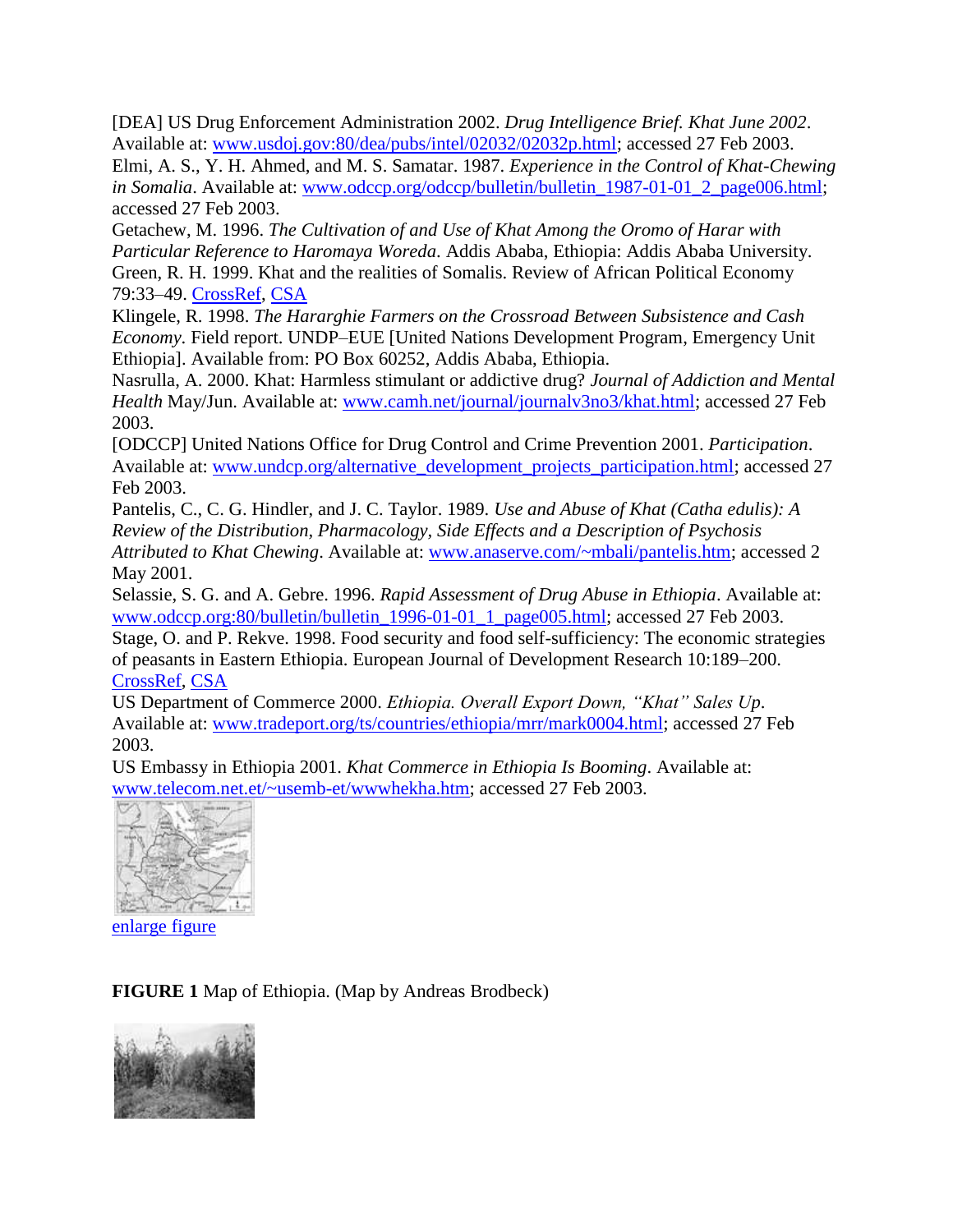## enlarge figure

**FIGURE 2** Intercropping of khat and sorghum. (Photo by Jens B. Aune)



**FIGURE 3** Trend of land use among the surveyed farmers.



[enlarge figure](http://www.bioone.org/action/showFullPopup?doi=10.1659%2F0276-4741%282003%29023%5B0185%3AKEITEH%5D2.0.CO%3B2&id=i0276-4741-23-2-185-f04)

**FIGURE 4** Khat is an important source of income not only for farmers but also for those engaged in its transport. (Photo by Jens B. Aune)

| Click to view table |  |  |  |
|---------------------|--|--|--|
|                     |  |  |  |
|                     |  |  |  |
|                     |  |  |  |
|                     |  |  |  |
|                     |  |  |  |
|                     |  |  |  |

**TABLE 1** Farmers' ranking of different reasons for choosing to plant khat (number of farmers).

# **Cited by**

Michael Odenwald, Nasir Warfa, Kamaldeep Bhui, Thomas Elbert. (2010) The stimulant khat— Another door in the wall? A call for overcoming the barriers. *Journal of Ethnopharmacology* **132**:3, 615-619 Online publication date: 1-Dec-2010. [CrossRef](http://dx.doi.org/10.1016/j.jep.2009.11.005)  KRISTOFFER HYLANDER, SILESHI NEMOMISSA. (2009) Complementary Roles of Home

Gardens and Exotic Tree Plantations as Alternative Habitats for Plants of the Ethiopian Montane Rainforest. *Conservation Biology* **23**:2, 400-409

Online publication date: 1-Apr-2009.

## [CrossRef](http://dx.doi.org/10.1111/j.1523-1739.2008.01097.x)

Gessesse Dessie, Peter Kinlund. (2008) KHAT EXPANSION AND FOREST DECLINE IN WONDO GENET, ETHIOPIA. *Geografiska Annaler, Series B: Human Geography* **90**:2, 187